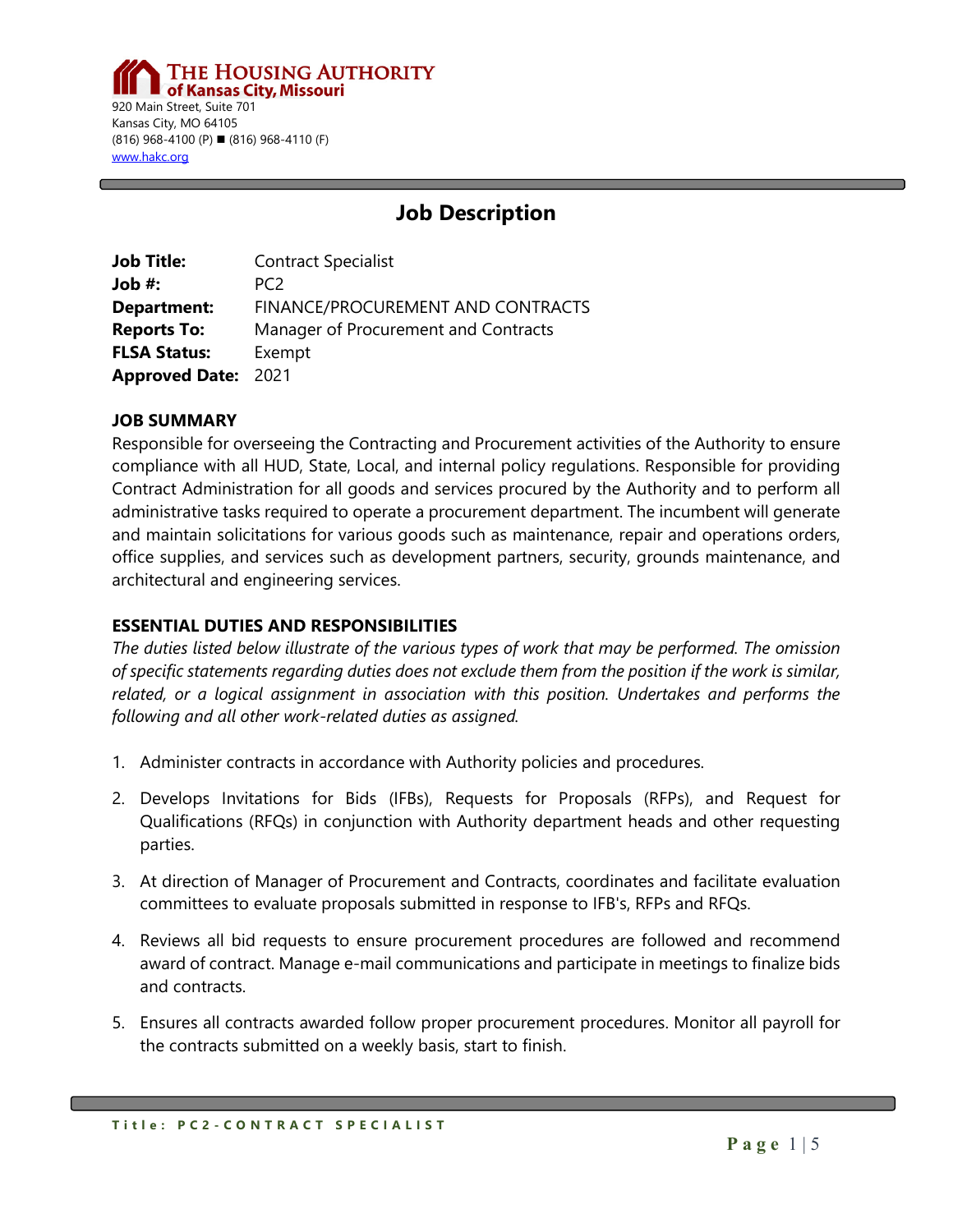- 6. Monitors contracts and work with contract monitors to develop compliance reporting forms for all contract requirements.
- 7. Assists in the preparation of resolution for presentation to Board in cooperation with department heads and other requesting parties for all contracts over \$100,000.
- 8. Solicits and records bids and recommend contract awards for Construction between \$2,000 \$250,000 and is backup for Non-Construction between \$2,000 - \$250,000.
- 9. Prepares change order requests for approval and signature by Executive Director after recommendation by Project Manager.
- 10. Reviews pay applications and send approval and signatures by Executive Director.
- 11. Asks Property and Project Managers for recommendations on contract extensions. Prepare amendments for contact extensions and send for approval and signatures by Executive Director after recommendations by Project Manager.
- 12. Reviews invoices for contract compliance on pricing.
- 13. Ensures all necessary forms, documents, and justifications for actions taken are included in contract file. Maintain procurement and contracting records in accordance with record retention policies.
- 14. Attends pre-construction conferences to educate assigned contractors in contract requirements.
- 15. Participates in Inventory Initiative, a data cleanup process.
- 16. Participates in HUD training and maintain knowledge of rules affecting Authority policies and procedures.
- 17. Researches and analyzes annual Section 3 report.

### **SUPERVISORY RESPONSIBILITIES**

The employee receives directions from the Manager of Procurement and Contracts. Courses of action, deadlines and priorities are established by policy, procedure, rule, regulation or the Housing Authority of Kansas City, Missouri, depending upon the assignment. Normal duty assignments are performed by the employee based on his/her own judgment. The employee has no supervisory responsibility.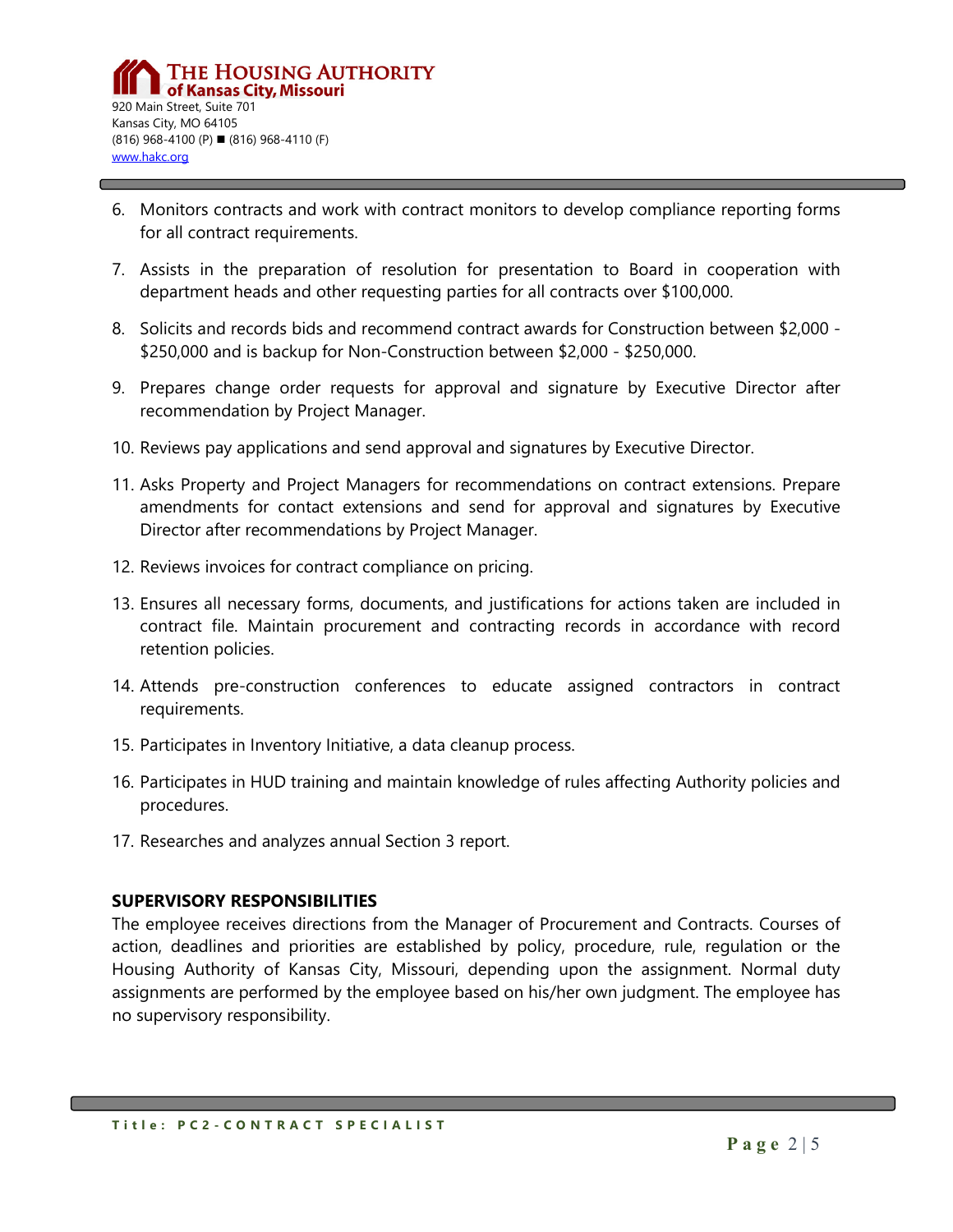# **QUALIFICATIONS AND COMPETENCIES Behavioral Competencies**

*This position requires the incumbent to exhibit the following behavioral skills:*

*Job Knowledge:* Exhibits requisite knowledge, skills, and abilities to perform the position effectively. Demonstrates knowledge of policies, procedures, goals, objectives, operational entities, requirements, and activities as they apply to the assigned organizational entity of the Authority. Uses appropriate judgment & decision making in accordance with level of responsibility.

*Commitment:* Sets high standards of performance; pursues aggressive goals and works hard/smart to achieve them; strives for results and success; conveys a sense of urgency and brings issues to closure; persists despite obstacles and opposition.

*Customer Service:* Meets/exceeds the expectations and requirements of internal and external customers; identifies, understands, monitors and measures the needs of both internal and external customers; talks and acts with customers in mind. Recognizes work colleagues as customers.

*Effective Communication:* Ensures important information is passed to those who need to know; conveys necessary information clearly and effectively orally or in writing. Demonstrates attention to, and conveys understanding of, the comments and questions of others; listens effectively.

*Initiative:* Proactively seeks solutions to resolve unexpected challenges. Actively assists others without formal/informal direction. Possesses the capacity to learn and actively seeks developmental feedback. Applies feedback for continued growth by mastering concepts needed to perform work.

*Responsiveness and Accountability:* Demonstrates a high level of conscientiousness; holds oneself personally responsible for one's own work; does fair share of work.

*Teamwork:* Balances team and individual responsibilities; exhibits objectivity and openness to others' views; gives and welcomes feedback; contributes to building a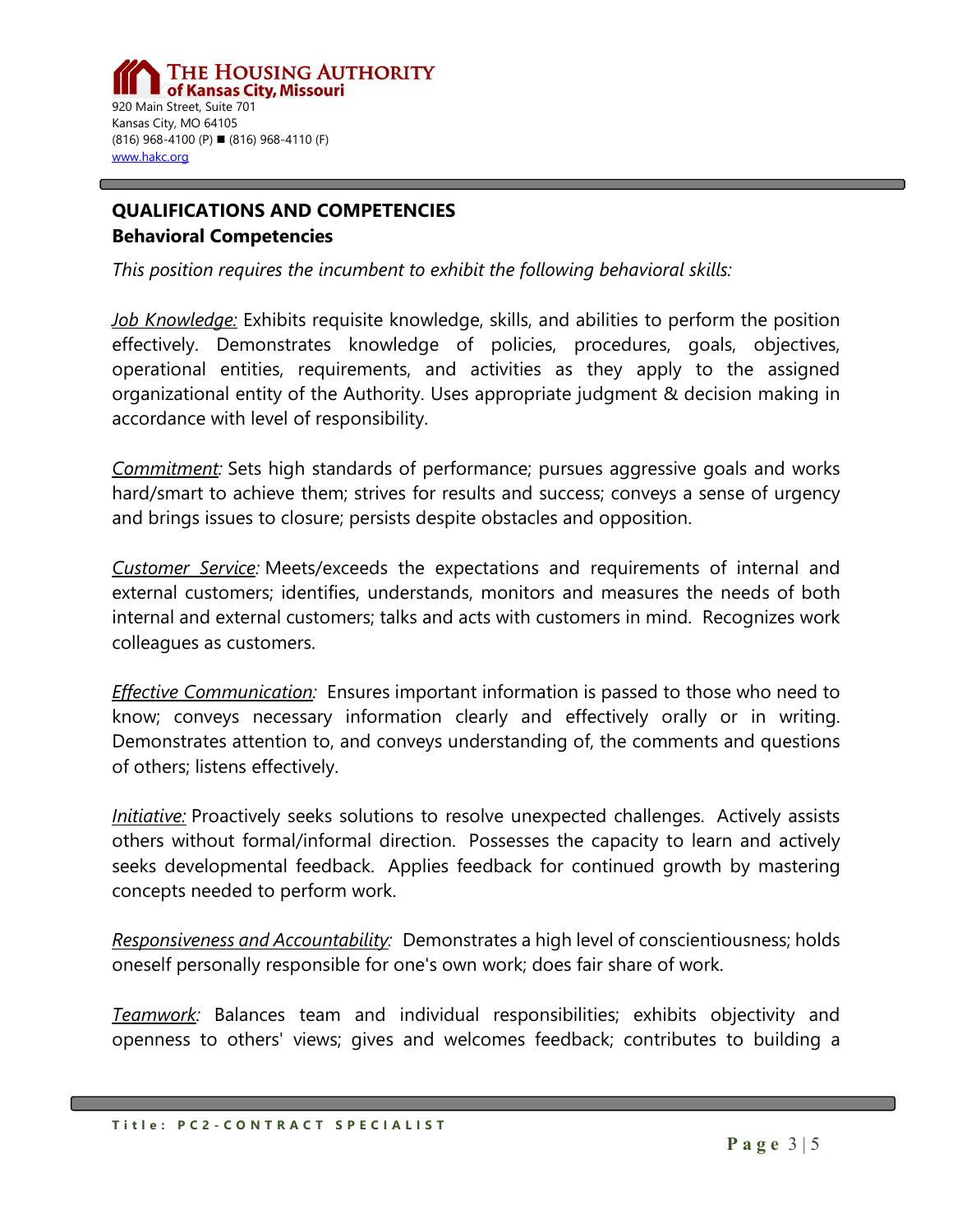positive team spirit; puts success of team above own interests; supports everyone's efforts to succeed.

### **EDUCATION AND EXPERIENCE**

Bachelor's degree from four-year college or university; or one to two (1-2) years' related experience and/or training; or equivalent combination of education and experience. Must have considerable knowledge of contracting principles and standards, construction techniques and methods. Must have working knowledge of HUD contracting requirements and Department of Labor Standards.

The following Certifications must be obtained within one (1) year of employment or other allowable period of hire as authorized by the Executive Director or his/her designee:

**Procurement and Contract Management** 

### **WORK ENVIRONMENT AND PHYSICAL DEMANDS**

*Incumbent(s) must be able to meet the physical requirements of the classification and have mobility, balance, coordination, vision, hearing and dexterity levels appropriate to the functions performed. Reasonable accommodations may be made to enable individuals with disabilities to perform the essential functions.*

Work is performed primarily in an office environment with occasional travel to meetings. The incumbent frequently uses standard office equipment including personal computers, telephone and related equipment.

The work environment characteristics described here are representative of those an employee encounters while performing the essential functions of this job. Reasonable accommodations may be made to enable individuals with disabilities to perform the essential functions.

Office environment. The noise level in the work environment is moderate. Work involves the normal risks or discomfort associated with an office environment and is usually in an area that is adequately cooled, heated, lighted and ventilated.

### **CONTACTS**

The employee has contact with a broad range of individuals including co-workers, and business professionals such as contractors, consultants and other business firms. Personal contacts serve multiple purposes including giving or exchanging information, making decisions, providing services, decision making, resolving problems, and negotiation.